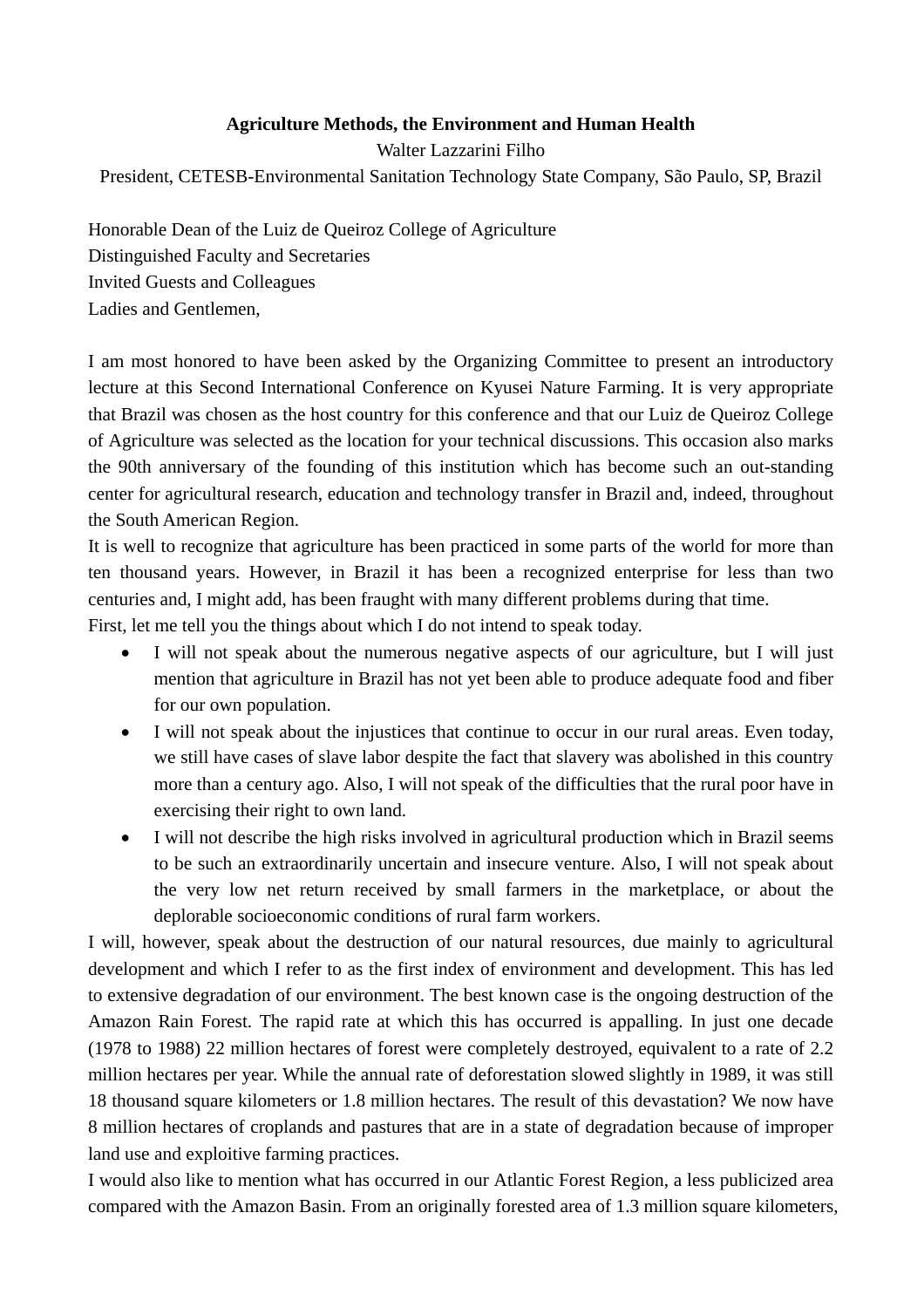we now have only 150,000 square kilometers left. This means that almost 90 percent of the area has been deforested. In the state of São Paulo, we have deforested more than 90 percent of the original green cover in only 150 years.

The second index of environment and development relates to the loss of biodiversity and the extinction of species. We have compiled considerable information on this subject for the Brazilian report to be submitted to the United Nations International Conference on Environment and Development that will be held next year in Rio de Janeiro. It is estimated that there are some 10 million plant and animal species in the world today and that we are losing 8000 to 28,000 species per year, or 20 to 75 species per day!

The third index of environment and development relates to the degradation of our agricultural soils through wind and water erosion. In Brazil we lose about I billion tons of topsoil per year from improper land use, and the lack of proper soil and water conservation practices. After completion of the harvest, we wonder whether we should celebrate our agricultural production or if we should weep for the depletion of our soil resources. The reason is obvious. For each kilogram of soybeans produced, we lose 10 kilograms of topsoil; and for each kilogram of cotton produced we lose about 12 kilograms of soil.

The fourth index which characterizes the state of our environment and agricultural development relates to our exploitive farming methods and the concomitant degradation of our hydrologic resources. A financially poor country such as ours has often neglected to make adequate provisions for basic municipal sanitation and sewage treatment and disposal. Consequently, our rivers have frequently been used for disposal of untreated sewage. This is why the Governor of the State of São Paulo, Mr. Fleury Filho, has set such a high priority this year in cleaning up the Tietê River by preventing any further discharge of sewage effluent into this and other rivers of the Tietê Basin.

Unfortunately, agriculture is one of the largest contributors to the pollution of our lakes and rivers. Major agricultural industries in the São Paulo Region, especially sugarcane processing and alcohol production, have discharged untreated organic wastes into our rivers and waterways for years. Other agricultural enterprises such as swine and poultry operations, slaughterhouses, and flour mills also have disposed of their waste materials in a similar fashion and have contributed significantly to the water pollution problem.

The fifth index, which relates agricultural development to degradation of our natural resource base and environmental pollution, stems from the indiscriminate and excessive use of pesticides despite all of the warnings over the last several decades. The lack of adequate planning in the proper use of pesticides by our farmers and, until recently, the lack of legislation to control the marketing of these products have made Brazil the third largest consumer of pesticides in the world. Brazil spends approximately one billion dollars (USD) a year in purchasing pesticides. Thus, because of their indiscriminate use, the contamination of fruits and vegetables with pesticides is very common in Brazil. Runoff of pesticides from agricultural lands is responsible for numerous fishkills in our waterways. Studies of CETESB showed that 37 of 134 fishkills from l980 to 1982 were due to pesticides. Residues of chlorinated hydrocarbon pesticides have been detected regularly in the milk of Brazilian women who were breast-feeding their babies.

A 1989 study by the National Research Council of the United States on Alternative Agriculture concluded that to a large extent pesticides are used to enhance the cosmetic standards of fruits and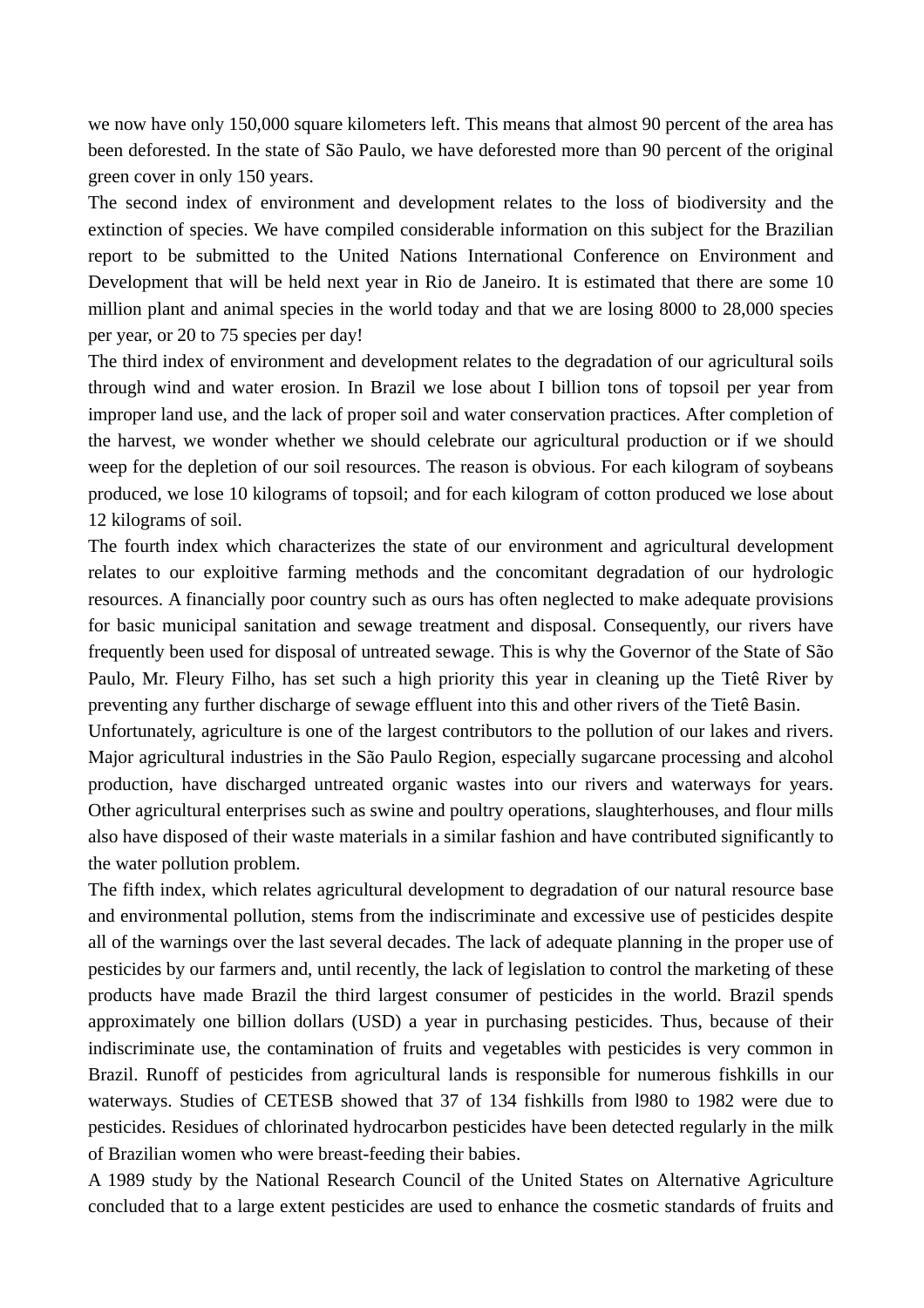vegetables. Often they are applied so that produce will have a better appearance of quality in the marketplace. They certainly do not contribute to the flavor or nutritional quality of foods. The result of such effort to achieve such blemish-free perfection is increased cost to the farmer, increased pesticide residues in foods, adverse effects on human and animal health, and increased risk of exposure to farm workers during application.

After this characterization of agricultural development in Brazil and the associated degradation of our natural resource base, pollution of the environment, adverse effects on food safety and quality, and risk to human and animal health, it is clear that we must seek alternatives to our exploitive and destructive methods of farming. I am delighted that this Second International Conference on Kyusei Nature Fanning is being held here at Luiz de Queiroz College of Agriculture because it will discuss the very subject which can help Brazil to resolve the agricultural, environmental, and social problems that I have enumerated.

I am convinced that it is time to consider the adoption of alternative agriculture as a solution to our dilemma. The U.S. National Research Council defines alternative agriculture as a food and fiber production system that applies management skills and technological options to reduce costs, conserve energy, improve efficiency, reduce the need for chemical fertilizers and pesticides, and maintain crop yield and quality. Specific practices include crop rotations, integrated pest management, integrated crop/livestock systems, nitrogen fixing legumes, and recycling of on-farm wastes as soil conditioners and biofertilizers. Alternative agriculture also aims to reduce the need for off-farm, purchased inputs; enhance soil productivity; conserve the soil and water resource base; increase the biological and genetic potential of plants and animals; and improve the quality of life of farm families and rural farm workers.

What we are lacking most in Brazil is an agricultural policy that would encourage farmers to adopt alternative production systems such as nature farming in lieu of chemical-based conventional systems that are causing so many environmental and social problems. Such policy should not be restricted to a stimulus of agricultural reform packages, but it should focus on long-term planning over several decades. There must be a new coalition of consumers, environmentalists, agribusiness leaders, university administrators and professors, government officials, and farmers if we are to establish a meaningful and effective program in nature farming as an alternative and sustainable agricultural production system.

This means that we must make a substantial investment in research, teaching, extension and the training and development of professional workers with the necessary expertise to ensure the success of this program. The stakes are high and we must act now if our agriculture is to provide adequate, healthy and nutritious food for our people in the decades ahead.

In closing, we must never lose sight of the fact that agriculture and the environment are inseparable; they are mutually dependent and interrelated. It seems that serious problems always occur when we try to deal with each one separately while excluding the other. Thus, our challenge and responsibility not only in Brazil but, indeed, worldwide are to ensure the co-existence of sound agricultural production and development, and environmental protection and preservation, for the future of all mankind. I would challenge the participants at this conference to provide us with new guidelines and approaches on how best to accomplish this goal.

Finally, I would like to thank the Organizing Committee and especially the Mokichi Okada